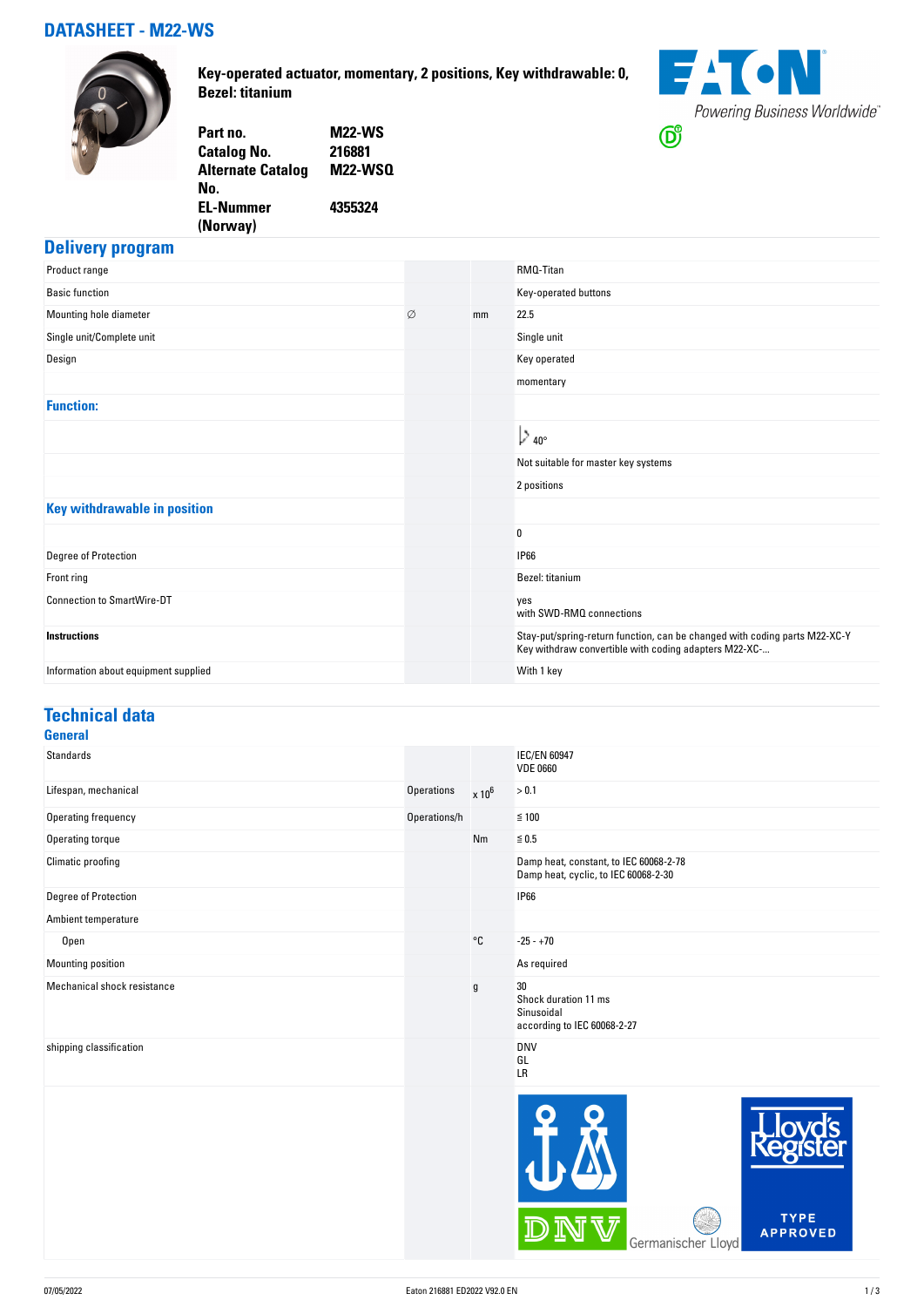| <b>Design verification as per IEC/EN 61439</b> |  |  |
|------------------------------------------------|--|--|
|                                                |  |  |

| Technical data for design verification                                                                                    |                   |    |                                                                                                             |
|---------------------------------------------------------------------------------------------------------------------------|-------------------|----|-------------------------------------------------------------------------------------------------------------|
| Rated operational current for specified heat dissipation                                                                  | $I_{n}$           | А  | $\pmb{0}$                                                                                                   |
| Heat dissipation per pole, current-dependent                                                                              | $P_{vid}$         | W  | 0                                                                                                           |
| Equipment heat dissipation, current-dependent                                                                             | $P_{\text{vid}}$  | W  | 0                                                                                                           |
| Static heat dissipation, non-current-dependent                                                                            | $P_{\nu s}$       | W  | 0                                                                                                           |
| Heat dissipation capacity                                                                                                 | $P_{\text{diss}}$ | W  | 0                                                                                                           |
| Operating ambient temperature min.                                                                                        |                   | ۰c | -25                                                                                                         |
| Operating ambient temperature max.                                                                                        |                   | ۰c | 70                                                                                                          |
| IEC/EN 61439 design verification                                                                                          |                   |    |                                                                                                             |
| 10.2 Strength of materials and parts                                                                                      |                   |    |                                                                                                             |
| 10.2.2 Corrosion resistance                                                                                               |                   |    | Meets the product standard's requirements.                                                                  |
| 10.2.3.1 Verification of thermal stability of enclosures                                                                  |                   |    | Meets the product standard's requirements.                                                                  |
| 10.2.3.2 Verification of resistance of insulating materials to normal heat                                                |                   |    | Meets the product standard's requirements.                                                                  |
| 10.2.3.3 Verification of resistance of insulating materials to abnormal heat<br>and fire due to internal electric effects |                   |    | Meets the product standard's requirements.                                                                  |
| 10.2.4 Resistance to ultra-violet (UV) radiation                                                                          |                   |    | Please enquire                                                                                              |
| 10.2.5 Lifting                                                                                                            |                   |    | Does not apply, since the entire switchgear needs to be evaluated.                                          |
| 10.2.6 Mechanical impact                                                                                                  |                   |    | Does not apply, since the entire switchgear needs to be evaluated.                                          |
| 10.2.7 Inscriptions                                                                                                       |                   |    | Meets the product standard's requirements.                                                                  |
| 10.3 Degree of protection of ASSEMBLIES                                                                                   |                   |    | Does not apply, since the entire switchgear needs to be evaluated.                                          |
| 10.4 Clearances and creepage distances                                                                                    |                   |    | Meets the product standard's requirements.                                                                  |
| 10.5 Protection against electric shock                                                                                    |                   |    | Does not apply, since the entire switchgear needs to be evaluated.                                          |
| 10.6 Incorporation of switching devices and components                                                                    |                   |    | Does not apply, since the entire switchgear needs to be evaluated.                                          |
| 10.7 Internal electrical circuits and connections                                                                         |                   |    | Is the panel builder's responsibility.                                                                      |
| 10.8 Connections for external conductors                                                                                  |                   |    | Is the panel builder's responsibility.                                                                      |
| 10.9 Insulation properties                                                                                                |                   |    |                                                                                                             |
| 10.9.2 Power-frequency electric strength                                                                                  |                   |    | Is the panel builder's responsibility.                                                                      |
| 10.9.3 Impulse withstand voltage                                                                                          |                   |    | Is the panel builder's responsibility.                                                                      |
| 10.9.4 Testing of enclosures made of insulating material                                                                  |                   |    | Is the panel builder's responsibility.                                                                      |
| 10.10 Temperature rise                                                                                                    |                   |    | Not applicable.                                                                                             |
| 10.11 Short-circuit rating                                                                                                |                   |    | Is the panel builder's responsibility. The specifications for the switchgear must be<br>observed.           |
| 10.12 Electromagnetic compatibility                                                                                       |                   |    | Is the panel builder's responsibility. The specifications for the switchgear must be<br>observed.           |
| 10.13 Mechanical function                                                                                                 |                   |    | The device meets the requirements, provided the information in the instruction<br>leaflet (IL) is observed. |

#### **Technical data ETIM 8.0**

Low-voltage industrial components (EG000017) / Front element for selector switch (EC000222)

**Colour indicator light cap** Other

Electric engineering, automation, process control engineering / Low-voltage switch technology / Command and alarm device / Front element for selector switches (ecl@ss10.0.1-27-37-12-13 [AKF031014]) Number of switch positions 2 Type of control element Key Suitable for illumination No was a statement of the United States of the No was a statement of No Wo Colour control element Black